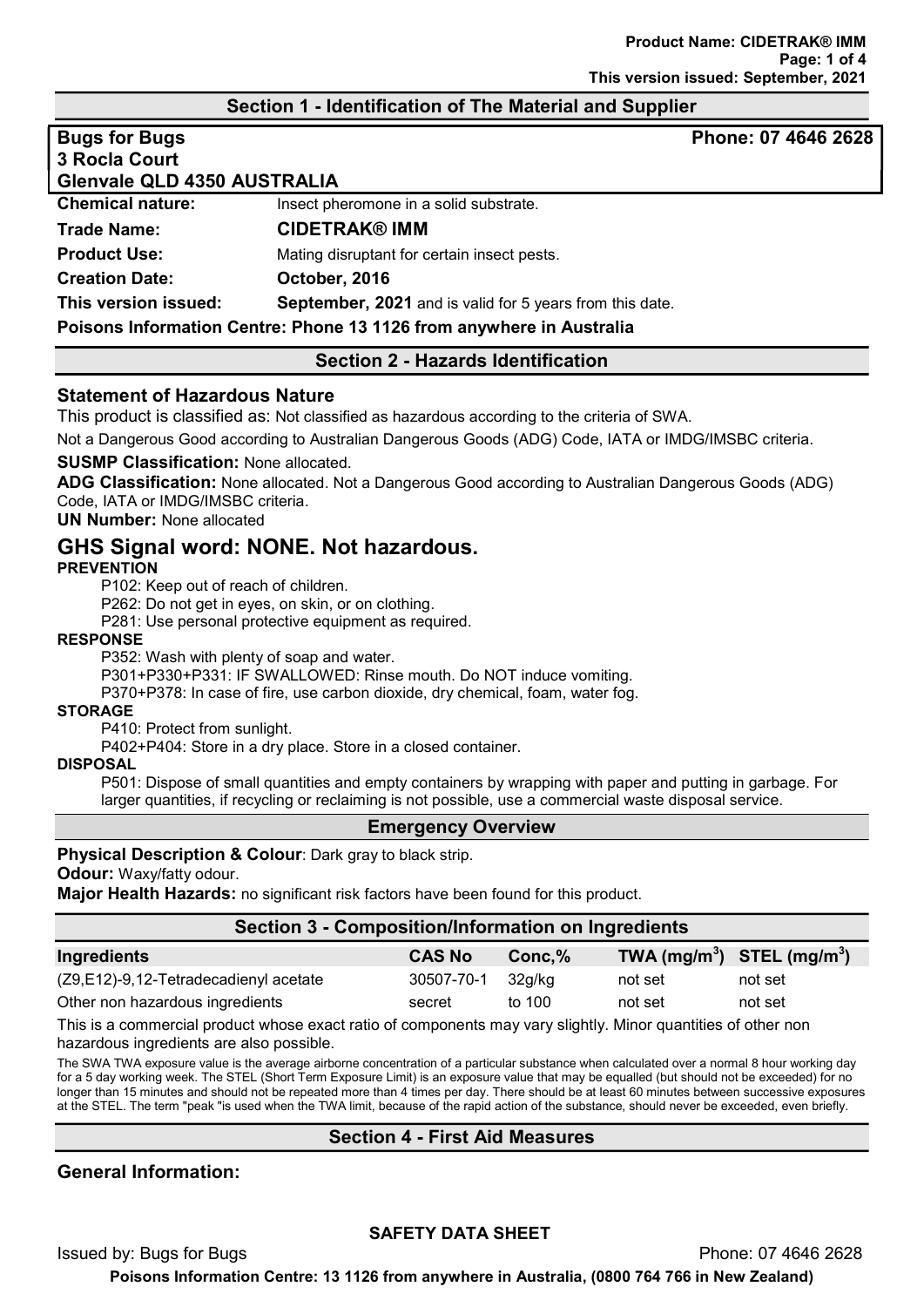#### Product Name: CIDETRAK® IMM Page: 2 of 4 This version issued: September, 2021

You should call The Poisons Information Centre if you feel that you may have been poisoned, burned or irritated by this product. The number is 13 1126 from anywhere in Australia (0800 764 766 in New Zealand) and is available at all times. Have this SDS with you when you call.

Inhalation: First aid is not generally required. If in doubt, contact a Poisons Information Centre or a doctor. Skin Contact: Gently brush away excess particles. Irritation is unlikely. However, if irritation does occur, flush with lukewarm, gently flowing water for 5 minutes or until chemical is removed.

Eye Contact: Quickly and gently brush particles from eyes. No effects expected. If irritation does occur, flush contaminated eye(s) with lukewarm, gently flowing water for 5 minutes or until the product is removed. Obtain medical advice if irritation becomes painful or lasts more than a few minutes. Take special care if exposed person is wearing contact lenses.

Ingestion: If product is swallowed or gets in mouth, do NOT induce vomiting; wash mouth with water and give some water to drink. If symptoms develop, or if in doubt contact a Poisons Information Centre or a doctor.

# Section 5 - Fire Fighting Measures

**Fire and Explosion Hazards:** The major hazard in fires is usually inhalation of heated and toxic or oxygen deficient (or both), fire gases. There is no risk of an explosion from this product under normal circumstances if it is involved in a fire. Violent steam generation or eruption may occur upon application of direct water stream on hot liquids.

Fire decomposition products from this product may be toxic if inhaled. Take appropriate protective measures. **Extinguishing Media:** In case of fire, use carbon dioxide, dry chemical, foam, water fog.

Fire Fighting: If a significant quantity of this product is involved in a fire, call the fire brigade.

| <b>Flash point:</b>              | No data  |
|----------------------------------|----------|
| <b>Upper Flammability Limit:</b> | No data. |
| <b>Lower Flammability Limit:</b> | No data. |
| <b>Autoignition temperature:</b> | No data. |
| <b>Flammability Class:</b>       | No data. |
|                                  |          |

# Section 6 - Accidental Release Measures

Accidental release: This product is sold in small packages, and the accidental release from one of these is not usually a cause for concern. For minor spills, clean up, rinsing to sewer and put empty container in garbage. Although no special protective clothing is normally necessary because of occasional minor contact with this product, it is good practice to wear impermeable gloves when handling chemical products. In the event of a major spill, prevent spillage from entering drains or water courses and call emergency services.

# Section 7 - Handling and Storage

Handling: Keep exposure to this product to a minimum, and minimise the quantities kept in work areas. Check Section 8 of this SDS for details of personal protective measures, and make sure that those measures are followed. The measures detailed below under "Storage" should be followed during handling in order to minimise risks to persons using the product in the workplace. Also, avoid contact or contamination of product with incompatible materials listed in Section 10.

Storage: Store packages of this product in a cool place. Make sure that containers of this product are kept tightly closed. Keep containers dry and away from water. Keep containers of this product in a well ventilated area. Protect this product from light. Store in the closed original container in a dry, cool, well-ventilated area out of direct sunlight. Make sure that the product does not come into contact with substances listed under "Incompatibilities" in Section 10. Check packaging - there may be further storage instructions on the label.

# Section 8 - Exposure Controls and Personal Protection

The following Australian Standards will provide general advice regarding safety clothing and equipment:

Respiratory equipment: AS/NZS 1715, Protective Gloves: AS 2161, Occupational Protective Clothing: AS/NZS 4501 set 2008, Industrial Eye Protection: AS1336 and AS/NZS 1337, Occupational Protective Footwear: AS/NZS2210.

SWA Exposure Limits  $TWA (mq/m<sup>3</sup>)$ 

# $\mathsf{STEL}\;(\mathsf{mg/m^3})$

Exposure limits have not been established by SWA for any of the significant ingredients in this product.

No special equipment is usually needed when occasionally handling small quantities. The following instructions are for bulk handling or where regular exposure in an occupational setting occurs without proper containment systems. **Ventilation:** This product should only be used in a well ventilated area. If natural ventilation is inadequate, use of a fan is suggested.

Eye Protection: Eye protection is not normally necessary when this product is being used. However, if in doubt, wear suitable protective glasses or goggles.

# SAFETY DATA SHEET

Issued by: Bugs for Bugs Phone: 07 4646 2628

Poisons Information Centre: 13 1126 from anywhere in Australia, (0800 764 766 in New Zealand)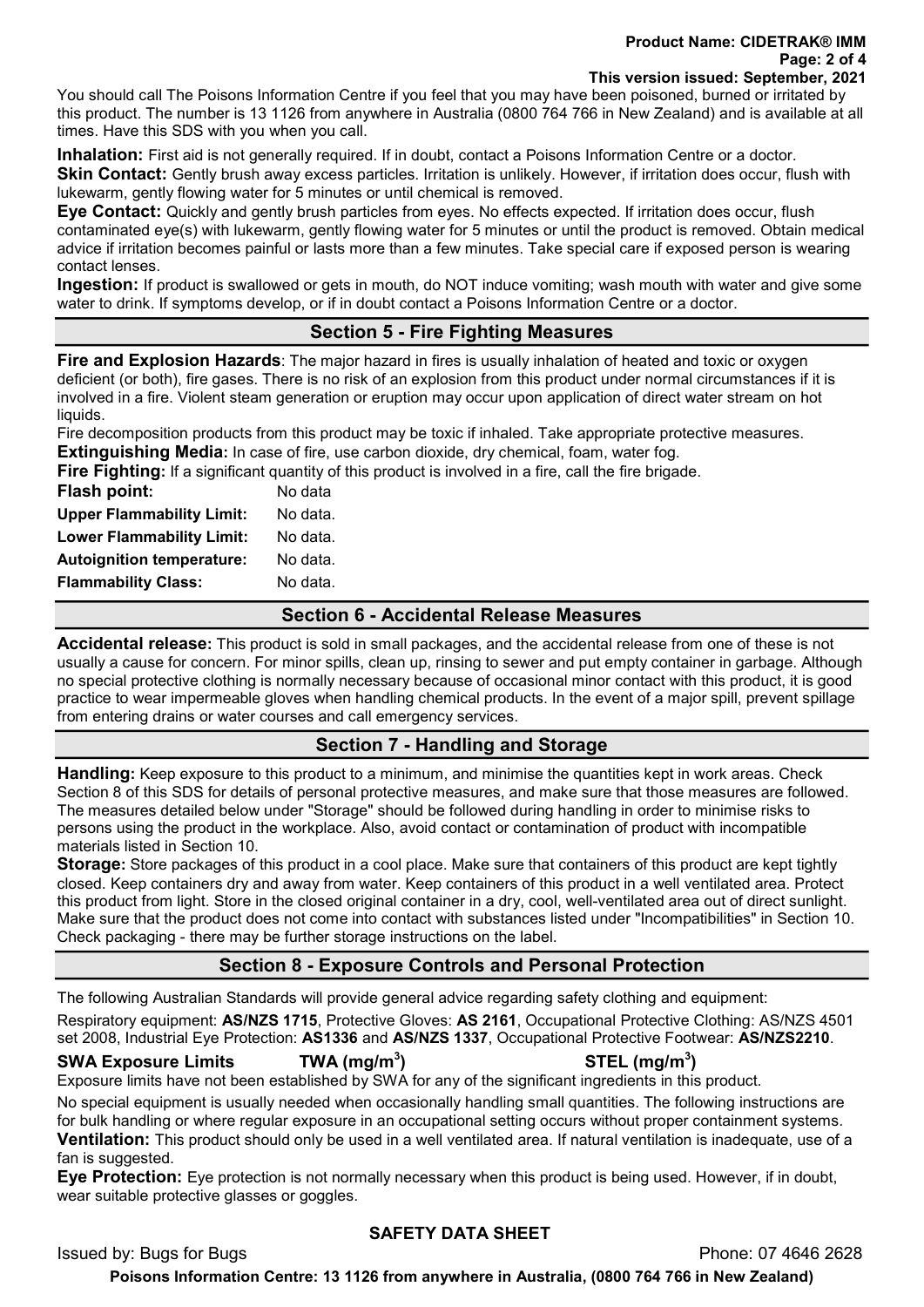Skin Protection: The information at hand indicates that this product is not harmful and that normally no special skin protection is necessary. However, we suggest that you routinely avoid contact with all chemical products and that you wear suitable gloves (preferably elbow-length) when skin contact is likely.

**Protective Material Types:** We suggest that protective clothing be made from the following materials: cotton, rubber.

**Respirator:** If there is a significant chance that dusts are likely to build up in the area where this product is being used, we recommend that you use a suitable dust mask.

Safety deluge showers should, if practical, be provided near to where this product is being handled commercially.

# Section 9 - Physical and Chemical Properties:

| <b>Physical Description &amp; colour:</b><br>Odour: | Dark gray to black strip.<br>Waxy/fatty odour.  |
|-----------------------------------------------------|-------------------------------------------------|
| <b>Boiling Point:</b>                               | Not available.                                  |
| <b>Freezing/Melting Point:</b>                      | No specific data. Solid at normal temperatures. |
| <b>Volatiles:</b>                                   | Nil at $100^{\circ}$ C.                         |
| <b>Vapour Pressure:</b>                             | Negligible at normal ambient temperatures.      |
| <b>Vapour Density:</b>                              | Not applicable.                                 |
| <b>Specific Gravity:</b>                            | No data.                                        |
| <b>Water Solubility:</b>                            | Insoluble.                                      |
| pH:                                                 | No data.                                        |
| <b>Volatility:</b>                                  | Negligible at normal ambient temperatures.      |
| <b>Odour Threshold:</b>                             | No data.                                        |
| <b>Evaporation Rate:</b>                            | Not applicable.                                 |
| <b>Coeff Oil/water Distribution:</b>                | No data                                         |
| <b>Viscosity:</b>                                   | Not applicable.                                 |
| <b>Autoignition temp:</b>                           | No data.                                        |

# Section 10 - Stability and Reactivity

**Reactivity:** This product is unlikely to react or decompose under normal storage conditions. However, if you have any doubts, contact the supplier for advice on shelf life properties.

Conditions to Avoid: This product should be kept in a cool place, preferably below 30°C. Keep containers tightly closed. Containers should be kept dry. Keep containers and surrounding areas well ventilated. Protect this product from light. Store in the closed original container in a dry, cool, well-ventilated area out of direct sunlight. Incompatibilities: No particular Incompatibilities.

Fire Decomposition: Combustion forms carbon dioxide, and if incomplete, carbon monoxide and possibly smoke. Water is also formed. Carbon monoxide poisoning produces headache, weakness, nausea, dizziness, confusion, dimness of vision, disturbance of judgment, and unconsciousness followed by coma and death. **Polymerisation:** This product will not undergo polymerisation reactions.

# Section 11 - Toxicological Information

Local Effects:

**Target Organs:** There is no data to hand indicating any particular target organs.

## Classification of Hazardous Ingredients

Ingredient

No ingredient mentioned in the HSIS Database is present in this product at hazardous concentrations.

## Potential Health Effects

### Inhalation:

Short Term Exposure: Available data indicates that this product is not harmful. In addition product is unlikely to cause any discomfort or irritation.

Long Term Exposure: No data for health effects associated with long term inhalation.

## Skin Contact:

Short Term Exposure: Available data indicates that this product is not harmful. It should present no hazards in normal use. In addition product is unlikely to cause any discomfort in normal use.

Long Term Exposure: No data for health effects associated with long term skin exposure.

## SAFETY DATA SHEET

Issued by: Bugs for Bugs Phone: 07 4646 2628

Poisons Information Centre: 13 1126 from anywhere in Australia, (0800 764 766 in New Zealand)